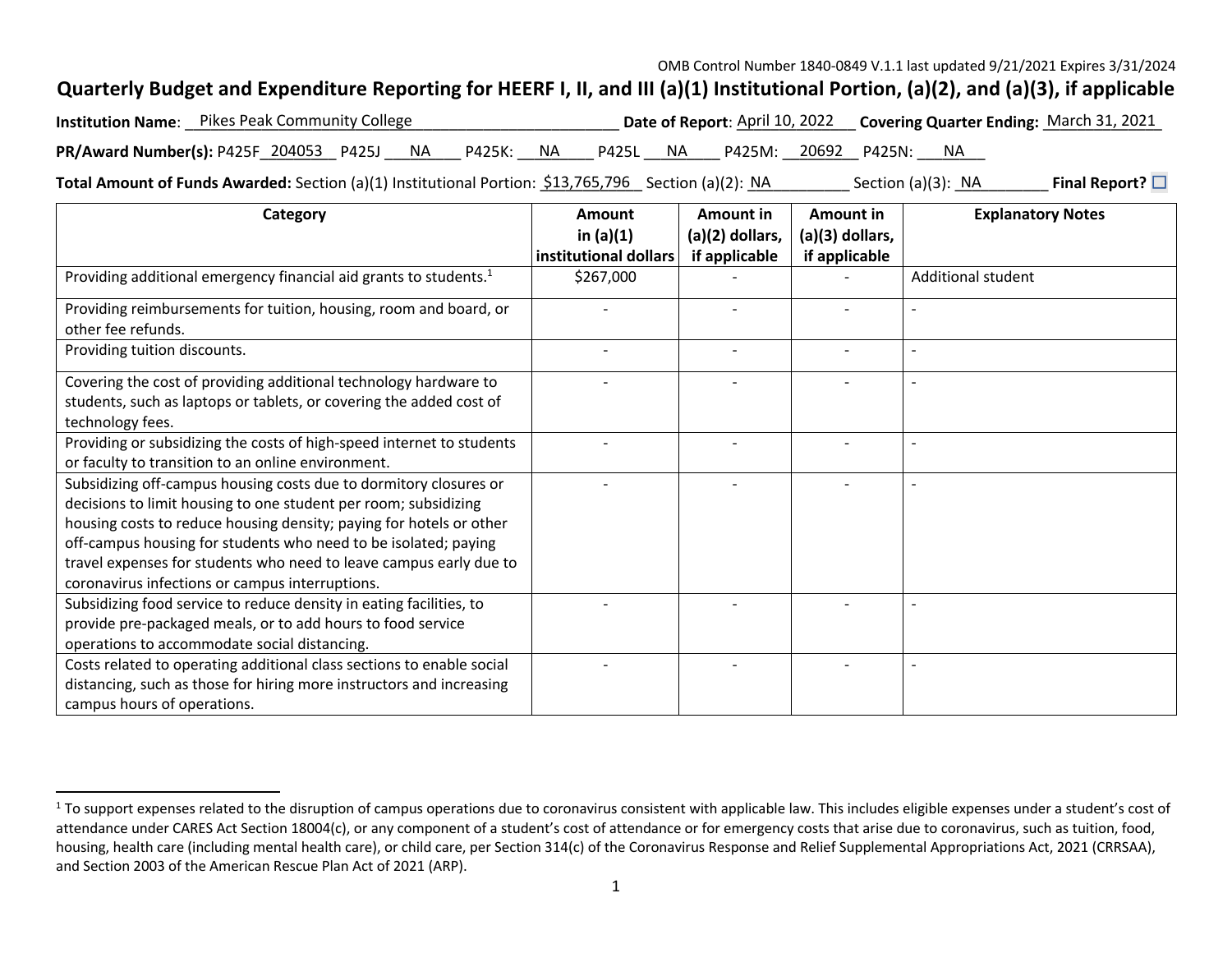| Category                                                                                                                                                                                                                                                                     | <b>Amount</b><br>in $(a)(1)$<br>institutional dollars | Amount in<br>(a)(2) dollars, | Amount in<br>(a)(3) dollars, | <b>Explanatory Notes</b>                                                                                                 |
|------------------------------------------------------------------------------------------------------------------------------------------------------------------------------------------------------------------------------------------------------------------------------|-------------------------------------------------------|------------------------------|------------------------------|--------------------------------------------------------------------------------------------------------------------------|
| Campus safety and operations. <sup>2</sup>                                                                                                                                                                                                                                   | \$11,137                                              | if applicable                | if applicable                | Cleaning and sanitation supplies.                                                                                        |
| Purchasing, leasing, or renting additional instructional equipment<br>and supplies (such as laboratory equipment or computers) to reduce<br>the number of students sharing equipment or supplies during a class<br>period and to provide time for disinfection between uses. | \$6,445                                               |                              |                              | Equipment to facilitate in-classroom<br>social distancing for labs and general<br>use classrooms.                        |
| Replacing lost revenue from academic sources. <sup>3</sup>                                                                                                                                                                                                                   |                                                       |                              |                              |                                                                                                                          |
| Replacing lost revenue from auxiliary services sources (i.e., cancelled<br>ancillary events; disruption of food service, dorms, childcare, or<br>other facilities; cancellation of use of campus venues by other<br>organizations, lost parking revenue, etc.). <sup>3</sup> |                                                       |                              |                              |                                                                                                                          |
| Purchasing faculty and staff training in online instruction; or paying<br>additional funds to staff who are providing training in addition to<br>their regular job responsibilities.                                                                                         |                                                       |                              |                              |                                                                                                                          |
| Purchasing, leasing, or renting additional equipment or software to<br>enable distance learning, or upgrading campus wi-fi access or<br>extending open networks to parking lots or public spaces, etc.                                                                       | \$439,252                                             |                              |                              | Computers, laptops, and associated<br>technology to support distance<br>learning.                                        |
| Other Uses of (a)(1) Institutional Portion funds. <sup>4</sup>                                                                                                                                                                                                               | \$2,312,137                                           |                              |                              | Personnel costs for additional student<br>and IT support staff - expenses<br>related to the no cost textbook<br>program. |
| Other Uses of (a)(2) or (a)(3) funds, if applicable. <sup>5</sup>                                                                                                                                                                                                            |                                                       |                              |                              |                                                                                                                          |
| <b>Quarterly Expenditures for Each Program</b>                                                                                                                                                                                                                               | \$3,035,971                                           |                              |                              |                                                                                                                          |

<sup>&</sup>lt;sup>2</sup> Including costs or expenses related to the disinfecting and cleaning of dorms and other campus facilities, purchases of personal protective equipment (PPE), purchases of cleaning supplies, adding personnel to increase the frequency of cleaning, the reconfiguration of facilities to promote social distancing, etc.

<sup>&</sup>lt;sup>3</sup> Please see the Department's HEERF Lost Revenue FAQs (March 19, 2021) for more information regarding what may be appropriately included in an estimate of lost revenue.

<sup>&</sup>lt;sup>4</sup> Please post additional documentation as appropriate and briefly explain in the "Explanatory Notes" section. Please note that funds for (a)(1) Institutional Portion may be used to defray expenses associated with coronavirus (including lost revenue, reimbursement for expenses already incurred, technology costs associated with a transition to distance education, faculty and staff trainings, and payroll).

<sup>&</sup>lt;sup>5</sup> Please post additional documentation as appropriate and briefly explain in the "Explanatory Notes" section. Please note that funds for (a)(2) and (a)(3) may be used to defray expenses associated with coronavirus (including lost revenue, reimbursement for expenses already incurred, technology costs associated with a transition to distance education, faculty and staff trainings, and payroll).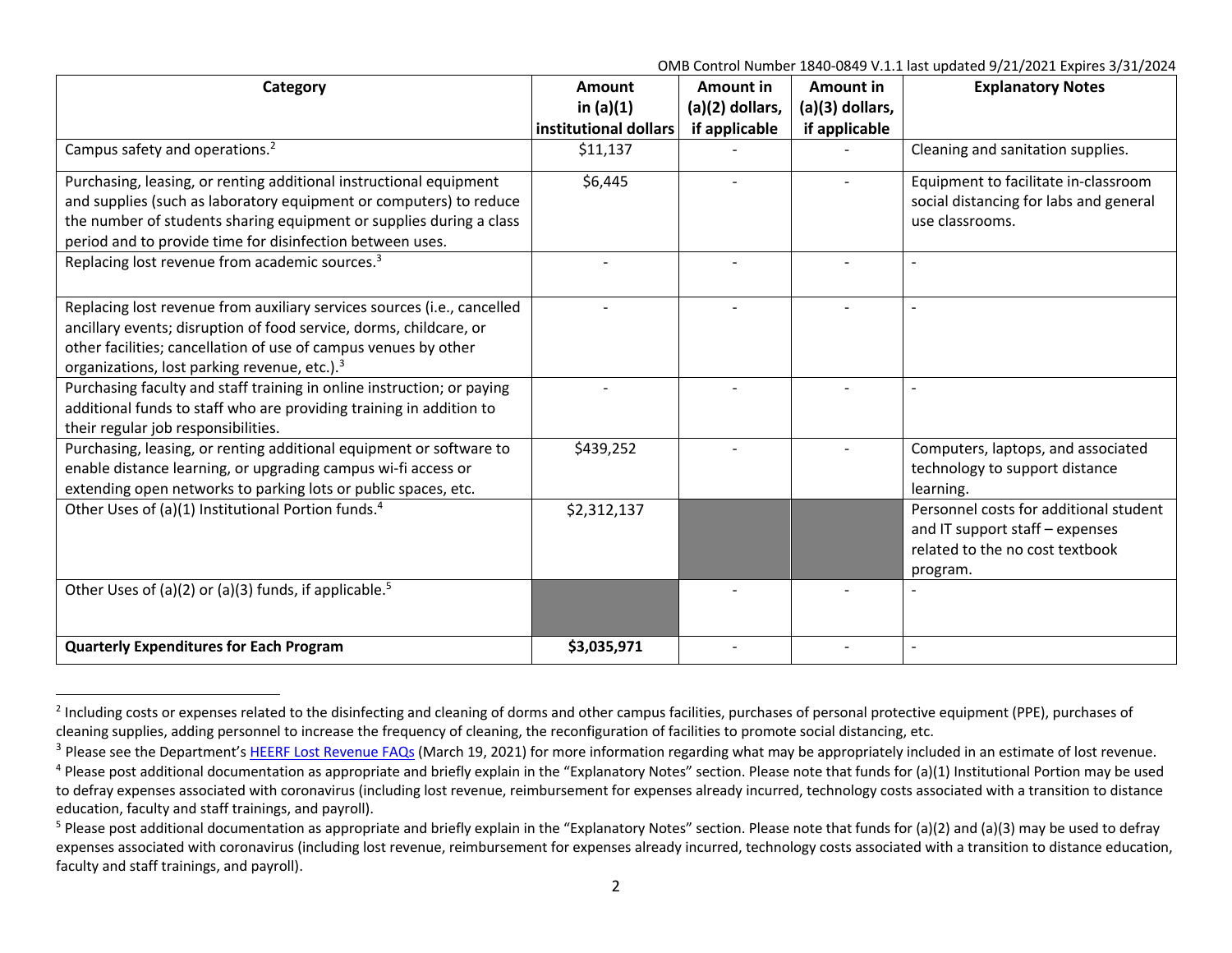| Category                               | Amount                | Amount in                     | Amount in              | <b>Explanatory Notes</b> |
|----------------------------------------|-----------------------|-------------------------------|------------------------|--------------------------|
|                                        | in $(a)(1)$           | $(a)(2)$ dollars, $\parallel$ | $\mid$ (a)(3) dollars, |                          |
|                                        | institutional dollars | if applicable                 | if applicable          |                          |
| <b>Total of Quarterly Expenditures</b> |                       |                               | \$3,035,971            |                          |

## **Form Instructions**

*Completing the Form*: On each form, fill out the institution of higher education (IHE or institution) name, the date of the report, the appropriate quarter the report covers (September 30, December 31, March 31, June 30), the 11-digit PR/Award Number (number is found in Box 2 of your Grant Award Notification (GAN)) for each HEERF grant funding stream as applicable, the total amount of funds awarded by the Department (including reserve funds if awarded), and check the box if the report is a "final report." Institutions that expended HEERF grant funds during the calendar quarter from January 1 – March 30, 2021 are required to post the quarterly report that involved the expenditure of HEERF II CRRSAA and HEERF I CARES Act funds. The Department did not previously affirmatively indicate this reporting requirement was in place for HEERF II CRRSAA funds. As such, institutions may have until the end of the second calendar quarter, June 30, 2021, to post these retroactive reports if they have not already done so. For the July 10, 2021 quarterly reporting deadline, institutions are encouraged, but not required to, submit the quarterly reports (this institutional reporting form and the student quarterly report) to the Department by emailing those reports as PDF attachments to HEERFreporting@ed.gov.

In the chart, an institution must specify the amount of expended HEERF I, II, and IIII funds for each funding category: (a)(1) Institutional Portion; (a)(2), and (a)(3), if applicable. (a)(2) funds include Assistance Listing Numbers (ALNs) 84.425J (Historically Black Colleges and Universities (HBCUs)), 84.425K (Tribally Controlled Colleges and Universities (TCCUs)), 84.425L (Minority Serving Institutions (MSIs)), 84.425M (Strengthening Institutions Program (SIP)); (a)(3) funds are for ALN 84.425N (Fund for the Improvement of Postsecondary Education (FIPSE) Formula Grant) and 84.425S (SAIHE). Each category is deliberately broad and may not capture specific grant program requirements. Explanatory footnotes help clarify certain reporting categories. While some items in the chart are blocked out, please note that the blocking of such items is consistent with Department guidance and FAQs and is not definitive. Provide brief explanatory notes for how funds were expended, including the title and brief description of each project or activity in which funds were expended. Do not include personally identifiable information (PII). Calculate the amount of the (a)(1) Institutional Portion, (a)(2) and (a)(3) funds in the "Quarterly Expenditures for each Program" row, and the grand total of all three in the "Total of Quarterly Expenditures" row. Round expenditures to the nearest dollar.

*Posting the Form*: This form must be conspicuously posted on the institution's primary website on the same page the reports of the IHE's activities as to the emergency financial aid grants to students made with funds from the IHE's allocation under (a)(1) of the CARES Act, CRRSAA, and ARP (Student Aid Portion) are posted. It may be posted in an HTML webpage format or as a link to a PDF. A new separate form must be posted covering each quarterly reporting period (September 30, December 31, March 31, June 30), concluding after either (1) posting the quarterly report ending September 30, 2023 or (2) when an institution has expended and liquidated all (a)(1) Institutional Portion, (a)(2), and (a)(3) funds and checks the "final report" box. IHEs must post this quarterly report form no later than 10 days after the end of each calendar quarter (October 10, January 10, April 10, July 10). Each quarterly report must be separately maintained on an IHE's website or in a PDF document linked directly from the IHE's HEERF reporting webpage. Reports must be maintained for at least three years after the submission of the final report per 2 CFR § 200.333. Any changes or updates after initial posting must be conspicuously noted after initial posting and the date of the change must be noted in the "Date of Report" line.

## **Paperwork Burden Statement**